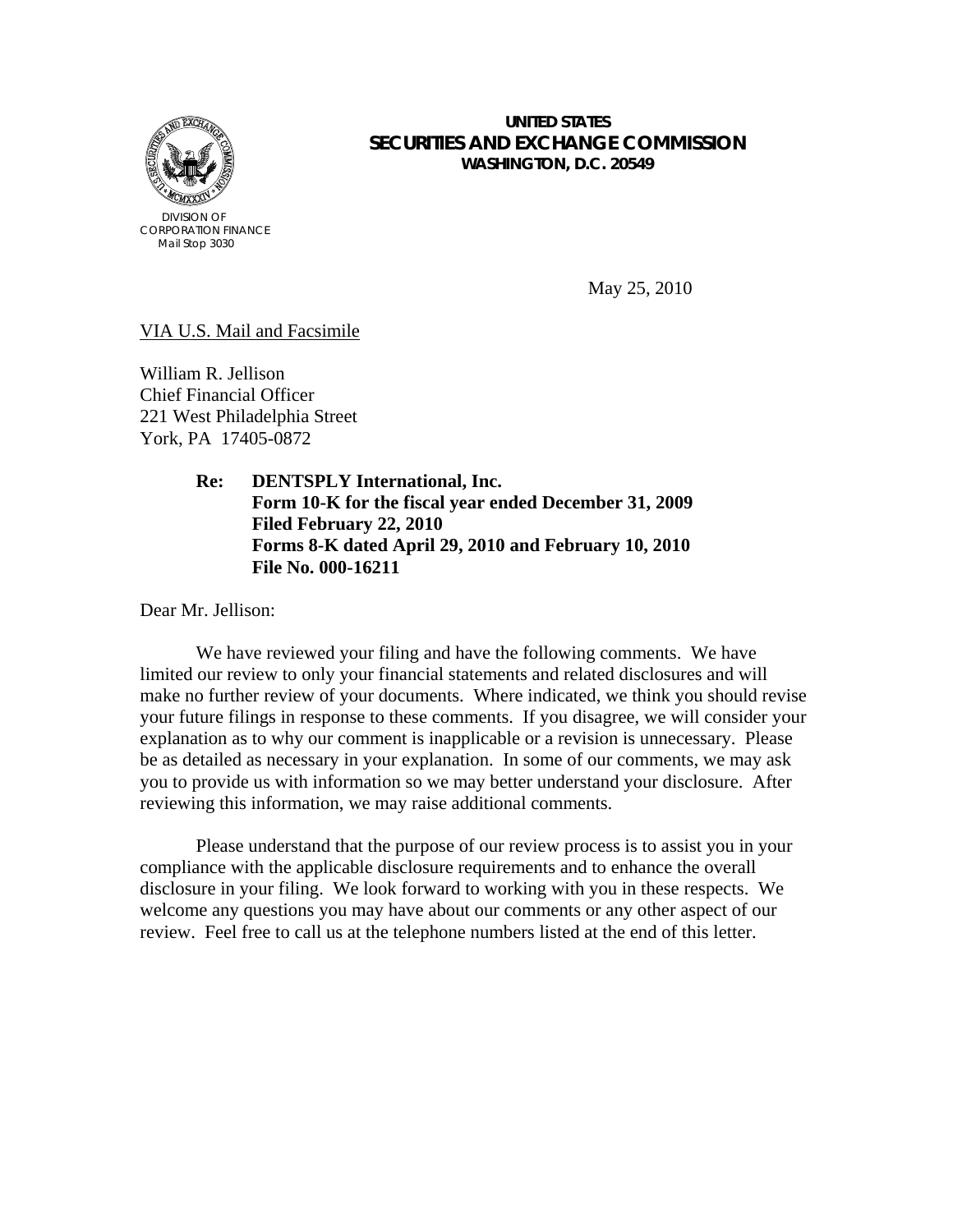William Jellison DENTSPLY International, Inc. May 25, 2010 Page 2

## Form 10-K for the fiscal year ended December 31, 2009

## Selected Financial Data, page 23

1. Please tell us why you have not included "net income" within selected financial data. We reference Item 301 of Regulation S-K which requires presentation of "net income from continuing operations."

Item 7. Management's Discussion and Analysis of Financial Condition and Result of **Operations** 

## Results of Operations, page 25

# Restructuring, impairments and other costs, page 27

2. Regarding the restructuring programs undertaken in 2008 and 2009, in future filings please provide quantified disclosure of the expected cost savings from the plans and identify the periods when you expect to first realize those benefits. For guidance on these MD&A disclosures, please refer to SAB Topic 5-P.

#### Operating Segments Results, page 28

3. We see that you attribute the fluctuations in net sales and operating income by operating segment to unfavorable product and geographic sales mix, changes in sales, unfavorable absorption and currency translation. In future filings, please also include a discussion of the underlying reasons why each of those items changed and how they impacted net sales and operating income. For example you could discuss how the sales or geographic mix changed and why that particular mix increased or decreased revenues/operating margin. In addition, when you attribute the fluctuation to multiple factors, please quantify the impact of each factor on the financial statement line item.

## Consolidated Financial Statements

Note 13. Benefit Plans, page 77

## Fair Value Measurements of Plan Assets, page 81

4. In future filings, please revise to disclose the methodologies and assumptions you used to value the level 3 pension plan assets.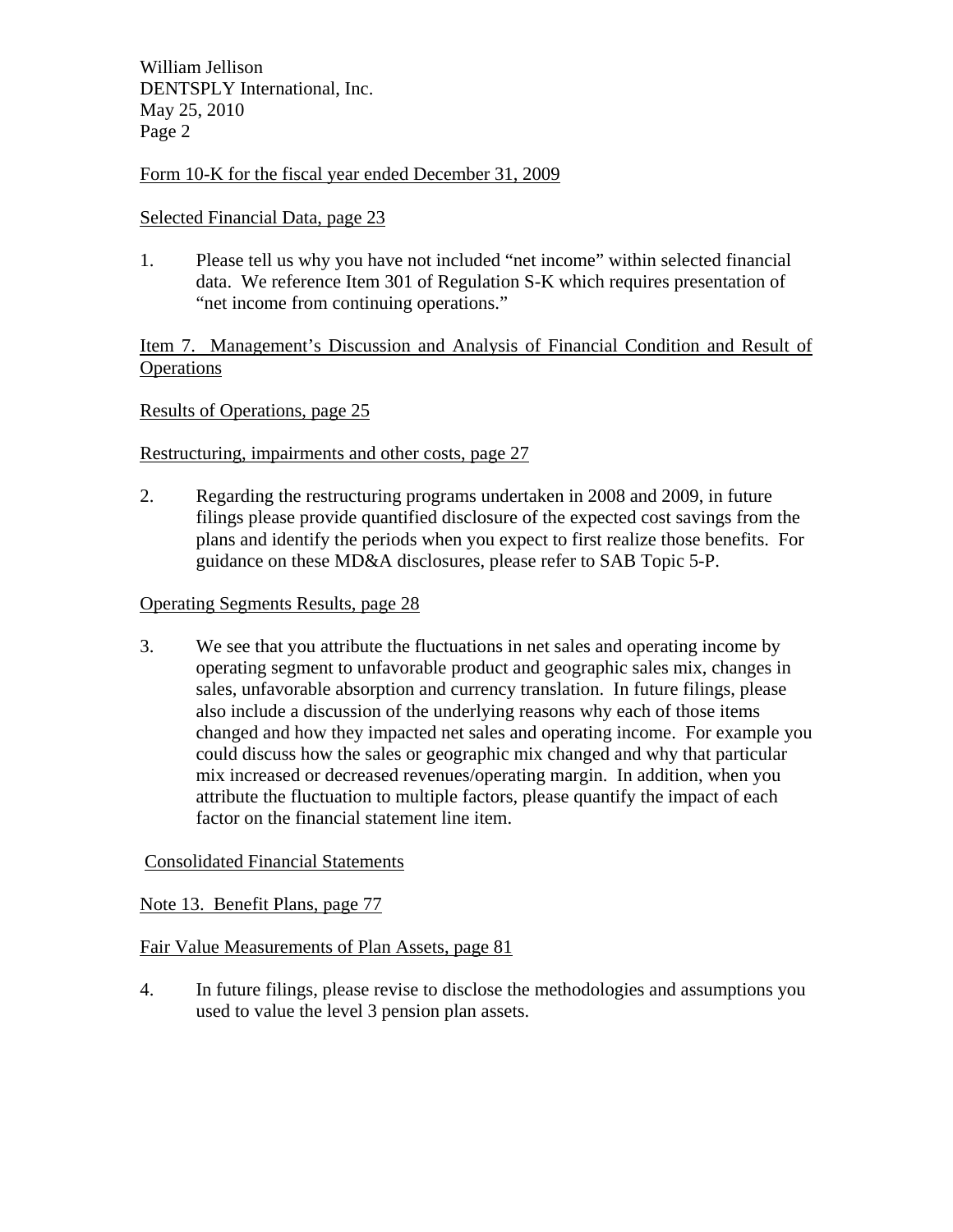William Jellison DENTSPLY International, Inc. May 25, 2010 Page 3

## Forms 8-K dated April 29, 2010 and February 10, 2010

5. We see that you present "Non-GAAP earnings per share" as a headline in the press release attached as an exhibit to the Forms 8-K without providing the comparable GAAP measure. Please note that Instruction 2 to Item 2.02 of Form 8-K requires that when furnishing information under this item, you must provide all the disclosures required by paragraph  $(e)(1)(i)$  of Regulation S-K. In future filings please provide a presentation, with equal or greater prominence, of the most directly comparable financial measure calculated and presented in accordance with U.S. GAAP.

 As appropriate, please respond to these comments within 10 business days or tell us when you will provide us with a response. Please furnish a cover letter with your response that keys your responses to our comments and provides any requested information. Detailed cover letters greatly facilitate our review. Please understand that we may have additional comments after reviewing your responses to our comments.

 We urge all persons who are responsible for the accuracy and adequacy of the disclosure in the filing to be certain that the filing includes all information required under the Securities Exchange Act of 1934 and that they have provided all information investors require for an informed investment decision. Since the company and its management are in possession of all facts relating to a company's disclosure, they are responsible for the accuracy and adequacy of the disclosures they have made.

 In connection with responding to our comments, please provide, in writing, a statement from the company acknowledging that:

- the company is responsible for the adequacy and accuracy of the disclosure in the filing;
- staff comments or changes to disclosure in response to staff comments do not foreclose the Commission from taking any action with respect to the filing; and
- the company may not assert staff comments as a defense in any proceeding initiated by the Commission or any person under the federal securities laws of the United States.

In addition, please be advised that the Division of Enforcement has access to all information you provide to the staff of the Division of Corporation Finance in our review of your filing or in response to our comments on your filing.